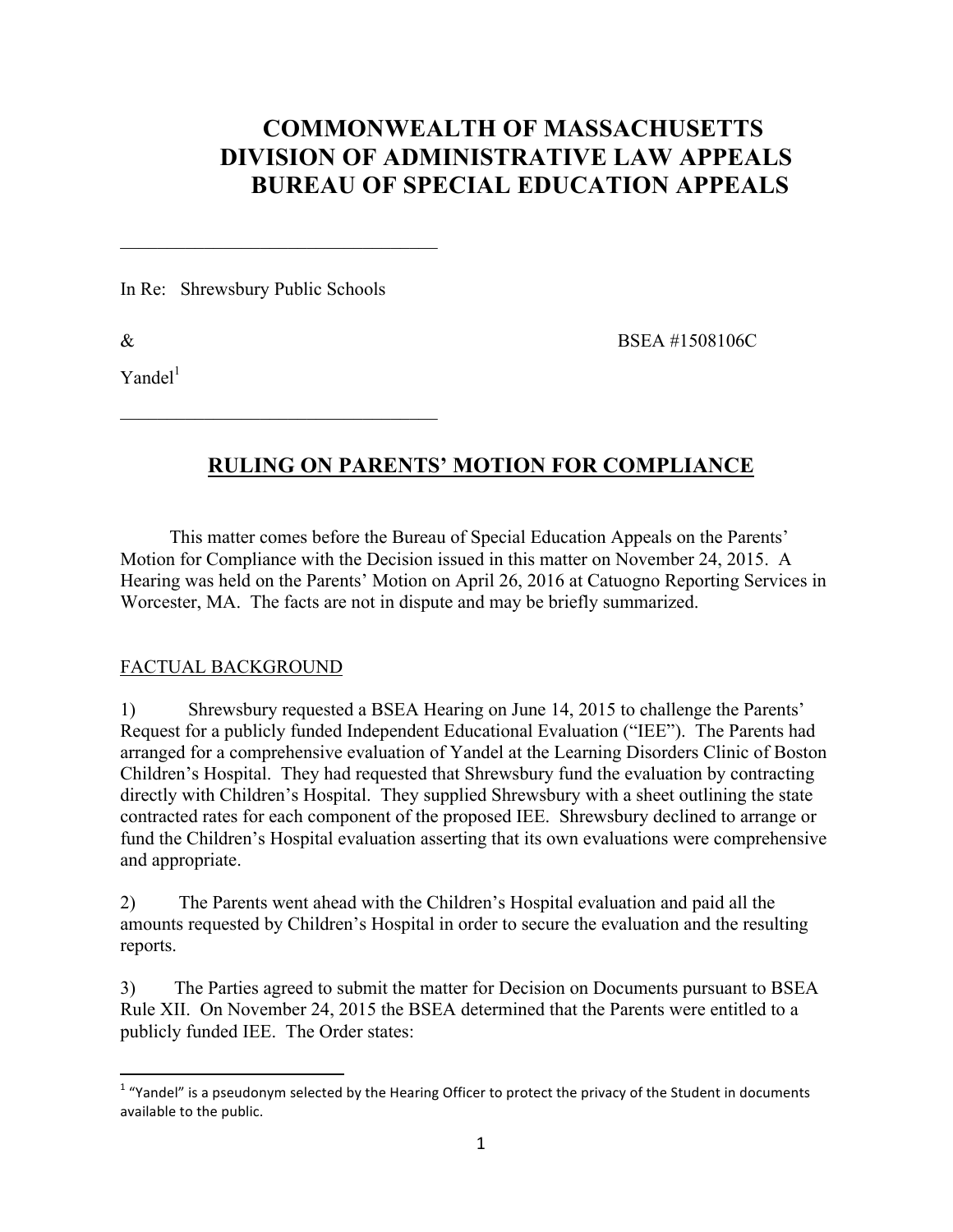Shrewsbury Public Schools shall reimburse the Parents for *all out-of-pocket costs* they have previously paid to Children's Hospital Learning Disorders Clinic in connection with Yandel's evaluation there in July 2015, with the exception of any costs directly related to the medical examination by the Neurologist.

In Re: *Shrewsbury Public Schools*, 21 MSER 247 (2015). (emphasis added)

4) Shortly after the Decision was issued the School sent a check to Children's Hospital in the amount of \$1,493.22. This sum represented the total permissible charge for the authorized components of the IEE at the state contracted rate. The check was returned to the School by Children's Hospital as the bill for the evaluation had been paid in full by the Parents. There was no outstanding balance.

5) On December 22, 2015 the School issued a check to the Parents in the amount of \$1,494.22.

6) The Parents objected to the amount of the reimbursement check. They told Shrewsbury that it did not reflect the amount they actually paid to Children's Hospital for Yandel's evaluation. They presented an email from Children's Hospital detailing the charges to the Parents for each component of the evaluation after the contribution of the Parents' health insurance plan. Children's Hospital confirmed that the Parents had paid the full amount charged to them: \$2133.46.

7) The difference between the Parents' out-of-pocket payment to Children's Hospital for the qualifying components of the IEE and Shrewsbury's reimbursement to them is: \$690.24.

8) On February 2, 2016 the Parents requested a Finding of Non-Compliance due to Shrewsbury's failure to fully reimburse the Parents' out-of-pocket expenses as required by the BSEA Decision of November 24, 2015.

### FINDINGS AND CONCLUSIONS

 This appears to be, simply, a matter of misunderstanding and a "failure to communicate." When the Parents originally requested a publicly funded IEE in February 2015, they included a sheet detailing the Commonwealth's approved charges as a courtesy to the School. The School, however, did not arrange for the IEE and therefore, was never in a position to benefit from the lower evaluation costs negotiated by the Commonwealth. Instead, and as a direct result of its refusal to arrange for the requested IEE, the School was obliged to cover the cost of the IEE at the substantially higher rate evaluation facilities routinely charge to Parents for the same service.

 At the Hearing the School argued that it was not required to reimburse the Parents their full out-of-pocket costs because the only rates it was aware of were set out in the "rate setting" sheet submitted by the Parents along with their February 2015 request for a publicly funded IEE. That argument is rejected. First, it is a school responsibility, not a parent one, to diligently